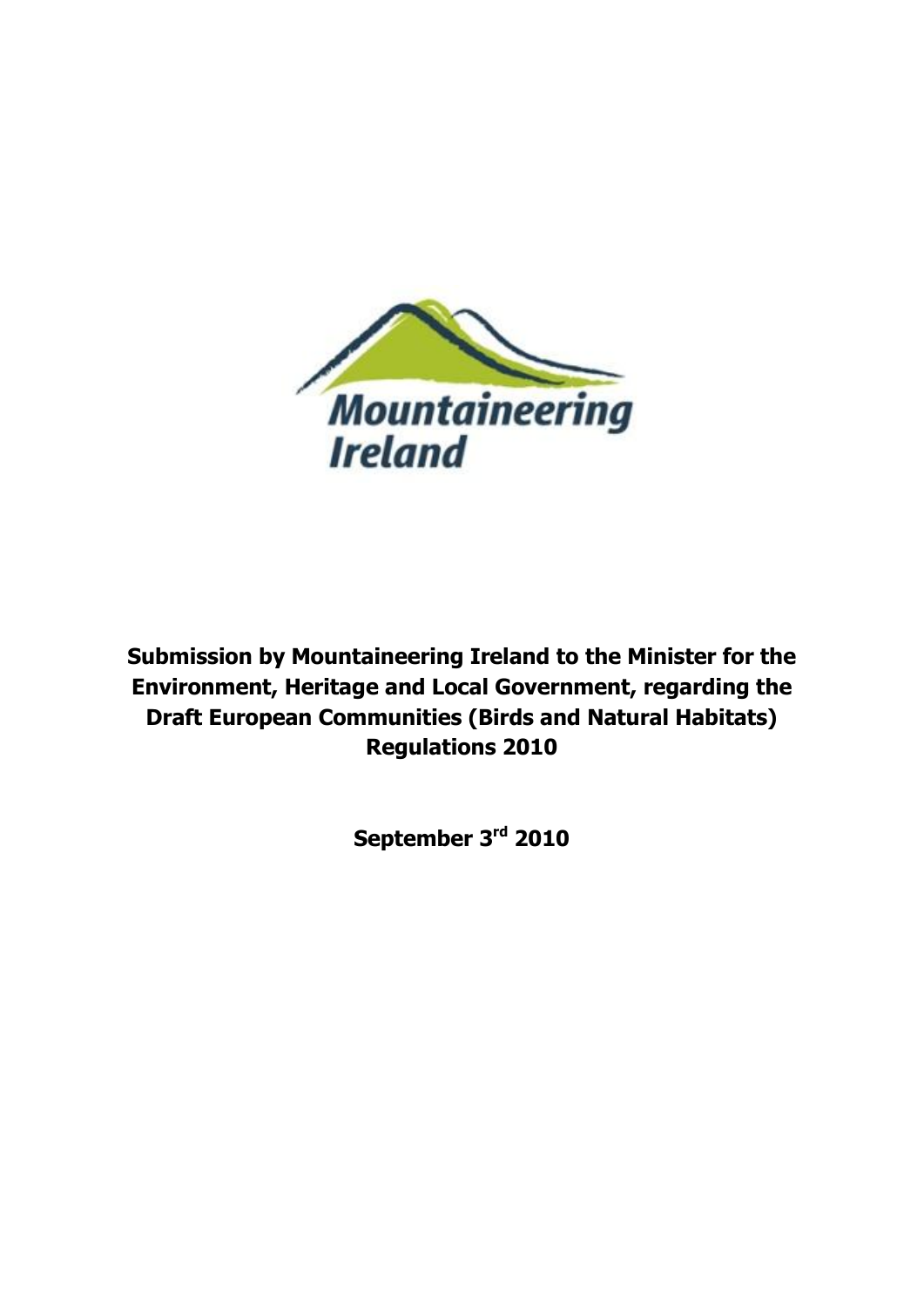### **Introduction**

Mountaineering Ireland (MI) welcomes the opportunity to comment on the Draft European Communities (Birds and Natural Habitats) Regulations 2010 and the Minister"s initiative in bringing forward this legislation.

Mountaineering Ireland (MI) represents the largest recreation user group in the Irish uplands – the hillwalking and climbing community. MI is recognised as the National Governing Body for the sport of mountaineering by both the Irish Sports Council and Sport Northern Ireland. The term mountaineering refers to a spectrum of activities that includes hillwalking, rock climbing, rambling, bouldering and alpinism. MI currently has over 10,000 members comprising 145 clubs and over 1400 individual members.

# **Context**

MI's interest is primarily in land above 300m and associated 'wilderness' or semi-wild landscapes, sea cliffs, crags, quarries, and other walking or climbing areas. Mountaineering Ireland"s environmental policies emphasise that the Irish upland environment is limited in its physical extent and very fragile in its nature. Upland areas are subject to a range of use and development pressures. MI acknowledges that the increase in the number of participants in hillwalking and mountaineering activities in recent years has itself become a source of stress to certain upland environments. MI is committed to minimising negative impacts arising from recreation, as expressed through our environmental policies, the employment of a full-time officer focused primarily on access and conservation matters, and our active endorsement of the Leave No Trace programme to promote responsible recreation.

MI is also involved in Comhairle na Tuaithe, the national body under the Department of Community Equality & Gaeltacht Affiairs with responsibility for implementation of the National Outdoor Recreation Strategy published in 2006. Through Comhairle na Tuaithe and liaison with other upland stakeholders, MI advocates for the management of recreation activity so as to minimise any negative consequences and maximise the positives outcomes that recreation can deliver for participants and rural communities.

MI is currently working with BirdWatch Ireland to raise awareness of upland birds amongst MI members, so as to reduce any disturbance and also engage MI members in positive actions to protect upland birds and the habitats they rely on.

Through Comhairle na Tuaithe, contact with elected representatives and National Parks & Wildlife Service staff, Mountaineering Ireland has for a number of years, expressed concern about the damage caused to upland areas from the unregulated recreational use of quad and scrambler bikes. In that context we are very pleased to see this matter being addressed through the regulations introduced in June 2010 and the current draft regulations. In the interest of brevity the remainder of this submission will be devoted to a small number of concerns we have regarding the draft regulations.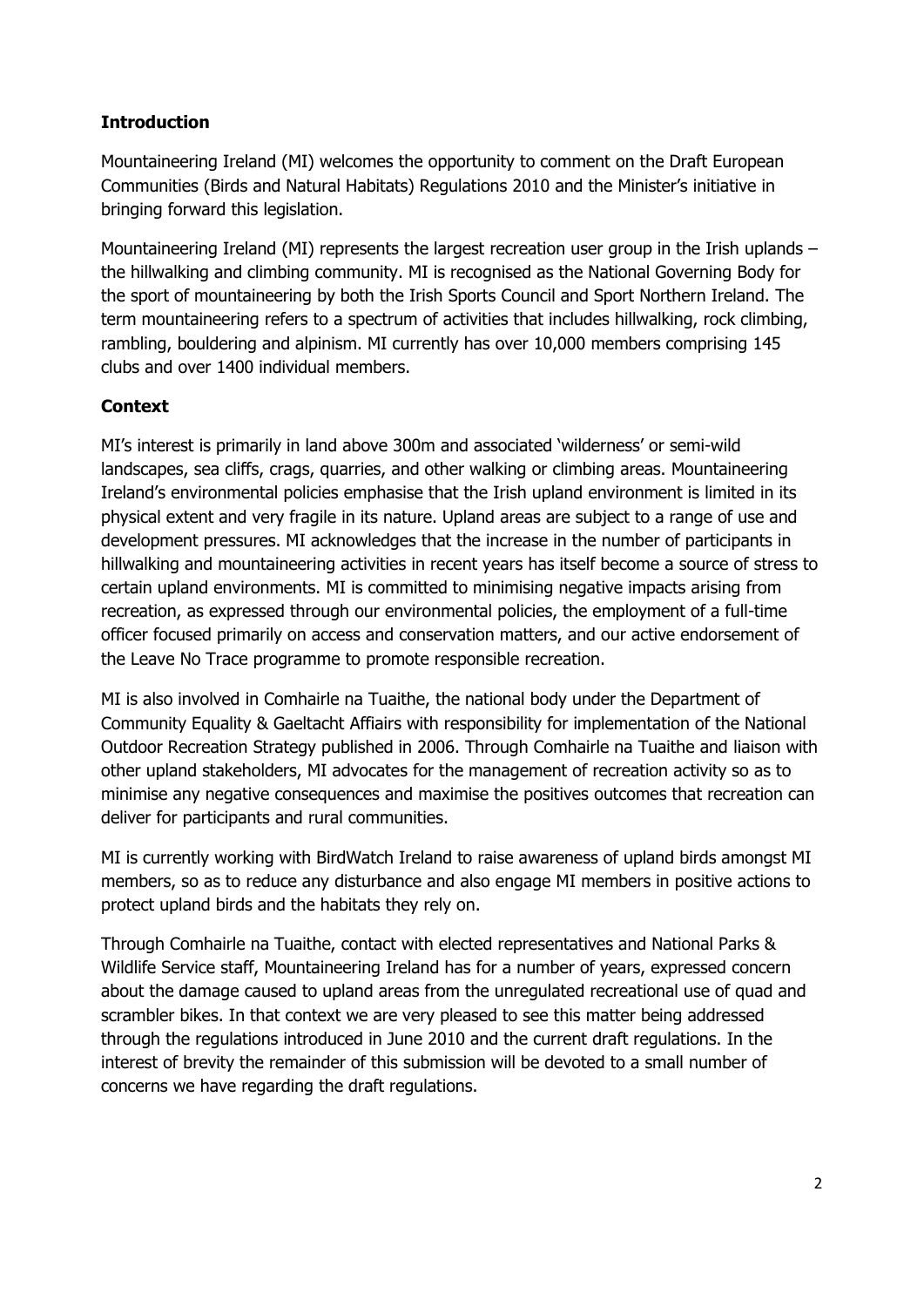#### **Specific comments on the regulations:**

### **2 - Interpretation**

The definition of an "Off-road vehicle" is useful, however the situation regarding pedal cycles should be made clearer. Cycling (e.g. the use of mountain bikes) was considered to be prohibited under European Communities (Natural Habitats) (Amendment) Regulations, 2005 (SI 378 of 2005). If cycling is no longer prohibited, this may necessitate the replacement of existing signage, bringing additional cost and possibly delaying implementation of the new regulations. Appendix I shows a photograph of signage currently in use.

## **Regulation 38 (4)**

"... the prohibited, restricted or regulated recreational activity may include the operation or use of any off-road or other vehicle or recreational watercraft, or the carrying out of any other recreational activity, including activities involving trampling or walking on damaged, sensitive or rehabilitating habitats..."

Including trampling or walking on damaged or sensitive habitats as a prohibited, restricted or regulated activity broadens this Regulation to the extent that it may be unworkable. Most terrestrial European Sites in Ireland are to some extent impacted by trampling and walking. Walking is a low-impact recreation activity, especially when compared on a per person basis with motorised or equestrian activities.

The draft Regulations do not make clear what is meant by "damaged" or "sensitive". This wording could be used by public or private landowners to restrict public enjoyment of European Sites, ostensibly for conservation, but in reality perhaps for other reasons.

A recent study on the impact of recreation, published by the Countryside Council for Wales, notes that in the past access and nature conservation were typically viewed as opposing goals, but that it is now increasingly recognised that access to the countryside is crucial to the long term success of nature conservation projects and has wider benefits, such as increasing people"s awareness of the natural world and health benefits (Liley et al, 2010, p8).

The same study highlights how different recreational activities can have a significantly different impact. For example, walking is only likely to cause significant damage at a high level of usage, while horse riding and vehicles may cause significant damage at very low frequency (Liley et al, 2010, p23). Aside from the nature of the activity, factors such as the scale of the event (numbers participating), seasonality and the habitats involved, all influence the propensity to cause damage. Large-scale non-motorised recreation events, e.g. fund-raising and challenge events, should be restricted and regulated.

Where recreation activity is damaging, or likely to damage the integrity of a European Site, measures should be taken to prevent this through management on site. For instance, the construction of recreational trails can be an effective management tool. In general people will follow a trail, where the trail offers an easier option than walking on the adjacent vegetation or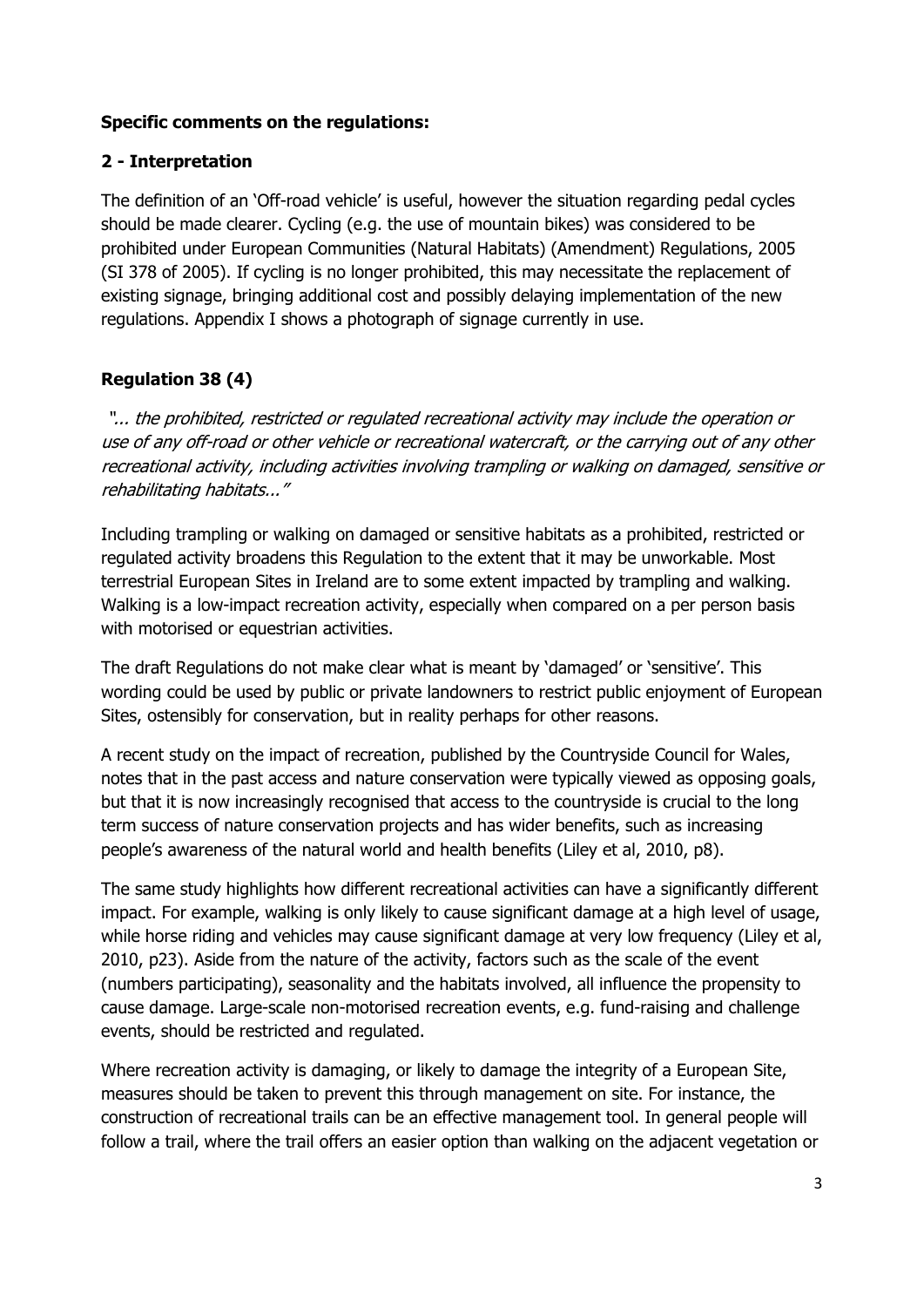substrate. A well-designed, constructed and maintained trail will concentrate recreational use along one line with resulting benefits for habitat quality, wildlife and visitor experience.

Prohibiting trampling or walking on "damaged" habitats could be counter-productive. For example, a track through upland heath, where vegetation cover has been lost, could perhaps be described as "damaged" habitat. As a result of erosion, that track is now less valuable than other parts of the site, therefore trampling or walking on the undamaged part of the habitat would cause more harm. The advice given by organisations advocating responsible recreation, including Mountaineering Ireland and the other partner organisations of Leave No Trace Ireland, is that in popular areas recreational use should be concentrated along existing tracks by travelling in single file along the middle of the track. In areas where there is little or no visible impact from recreation, groups are advised to spread out to prevent the creation of new tracks [\(http://www.leavenotraceireland.org/Principles.aspx?ID=18\)](http://www.leavenotraceireland.org/Principles.aspx?ID=18).

"...shall not apply to the use of any vehicle or machinery or watercraft being used in the course of agriculture or any other occupational land use activity by the owner or occupier of the land or his or her servants or agents or co-workers."

As the recreational use of off-road vehicles on European Sites often involves local residents and sometimes relatives of the landowner, perhaps using a farm quad, it is important that the regulations are robust enough to avoid such offenders attributing their activity to agricultural work.

### **Regulation 32 (2)**

"For the avoidance of doubt, the prohibited, restricted or regulated operation or activity, plan or project referred to in paragraph (1) may include the operation or use of any off-road vehicle or recreational watercraft, or the carrying out of any other recreational activity".

As with 38(4) above the wording of this Regulation should be tightened to focus on the core purpose of regulating off-road vehicles and recreational watercraft and non-motorised recreation events which have a significant environmental impact.

#### **Regulation 73**

This Regulation provides for guidelines and codes of practice which may relate to outdoor recreational activities. If such codes are to be developed, MI urges the Minister to do so in conjunction with the recognised governing bodies for outdoor recreation activities. If the recreation community feels a sense of ownership over the guidelines, compliance is likely to be greater.

MI draws the Minister's attention to the Leave No Trace programme which promotes responsible recreation through a comprehensive education programme. The Leave No Trace approach is based on raising awareness of the impact which recreation activities can have on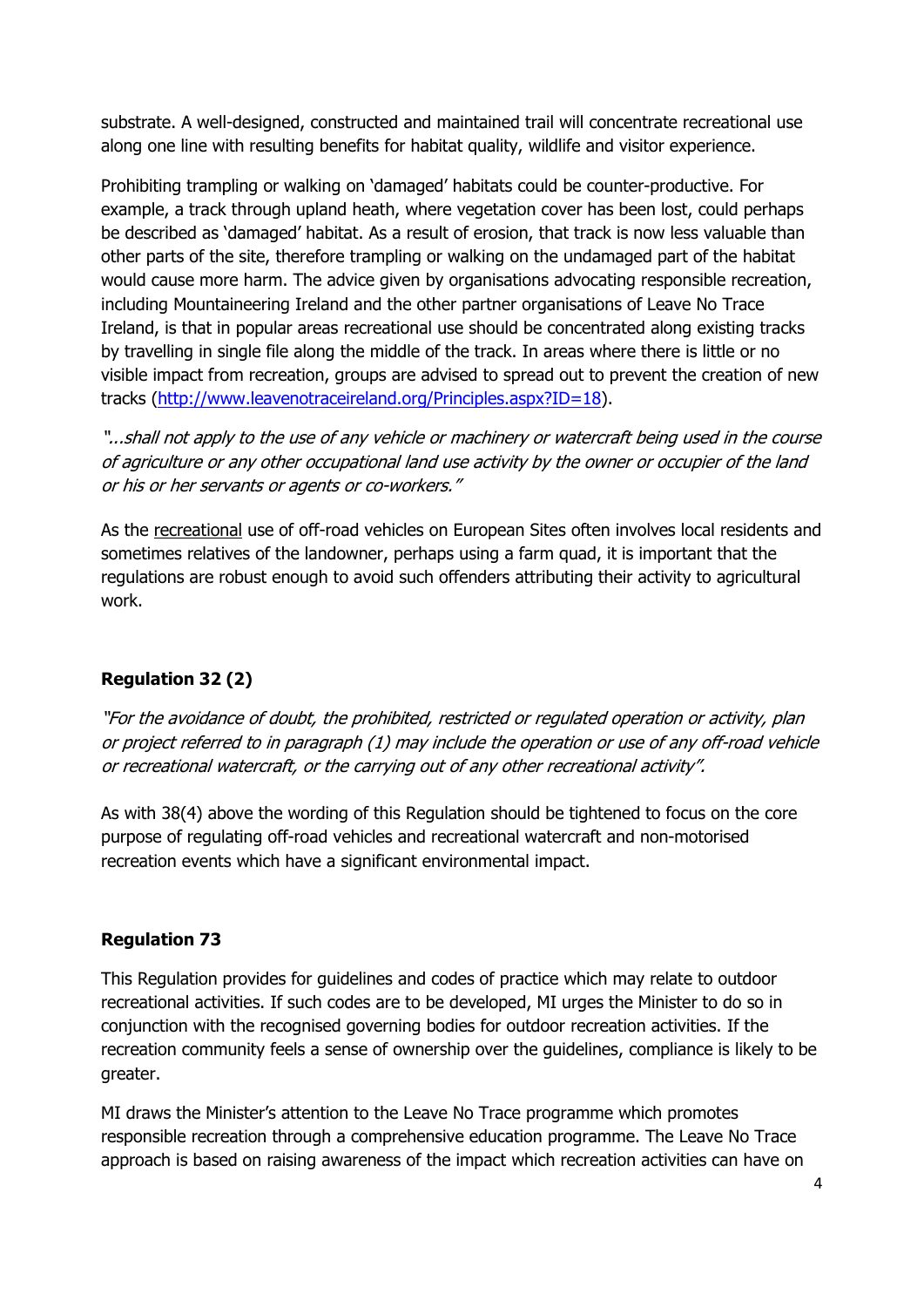habitats, wildlife and other people, emphasising that this impact can be reduced by making better choices, and infusing people with a sense of personal responsibility for their actions. MI is a partner in the Leave No Trace programme and actively promotes this message through events, communications and training programmes. Further information on the Leave No Trace programme is available on [www.leavenotraceireland.org.](http://www.leavenotraceireland.org/)

### **Implementation of regulations**

MI makes the following observations regarding implementation of the Regulations:

a. Staff resources must be allocated

Most of the off-road vehicle activity takes place at the weekends. At present the Wicklow Mountains SAC seems to be the only European Site which has regular weekend Ranger cover. Given current workloads and staffing levels, and the fact that most European Sites are remote, it is difficult to see how offenders will be caught and prosecuted. MI urges the Minister to ensure that the necessary staff resources are made available to support implementation of these regulations. A short-term concentrated effort, supported by coverage in local media, could achieve a significant reduction in activity levels.

b. Involve the Gardaí

There are often road traffic offences associated with the use of off-road vehicle on European Sites, e.g. vehicles that are not properly taxed and insured travelling on the public road to access the site, with such vehicles sometimes being driven by people who are too young to hold a driving licence. In the U.K. the Police have been centrally involved in a number of initiatives to tackle off-roading (DEFRA, 2007). The National Parks & Wildlife Service should seek the support of the Gardaí at national and local level in tackling this problem.

c. Role of volunteers

In the Brecon Beacons National Park volunteer "spotters" have supported the authorities in their efforts to catch off-roaders (Brecon Beacons, 2008). If the National Parks & Wildlife Service was amenable to the suggestion, it is likely that MI could identify members who would be prepared to act as look-outs for quads and scrambler bikes. The look-outs would contact the Ranger on duty to report the location and direction of travel of the vehicles, in the hope that the Rangers might be able to apprehend the offenders. This support should help counter NPWS"s limited staff capacity.

d. Extend regulations to areas not covered

Prohibitory Orders should be made for additional European Sites where off-roading is a problem, e.g. the Ben Bulben, Gleniff and Glenade SAC in Co. Sligo and the Comeragh Mountains SAC in Co. Waterford.

e. Sites with no legal protection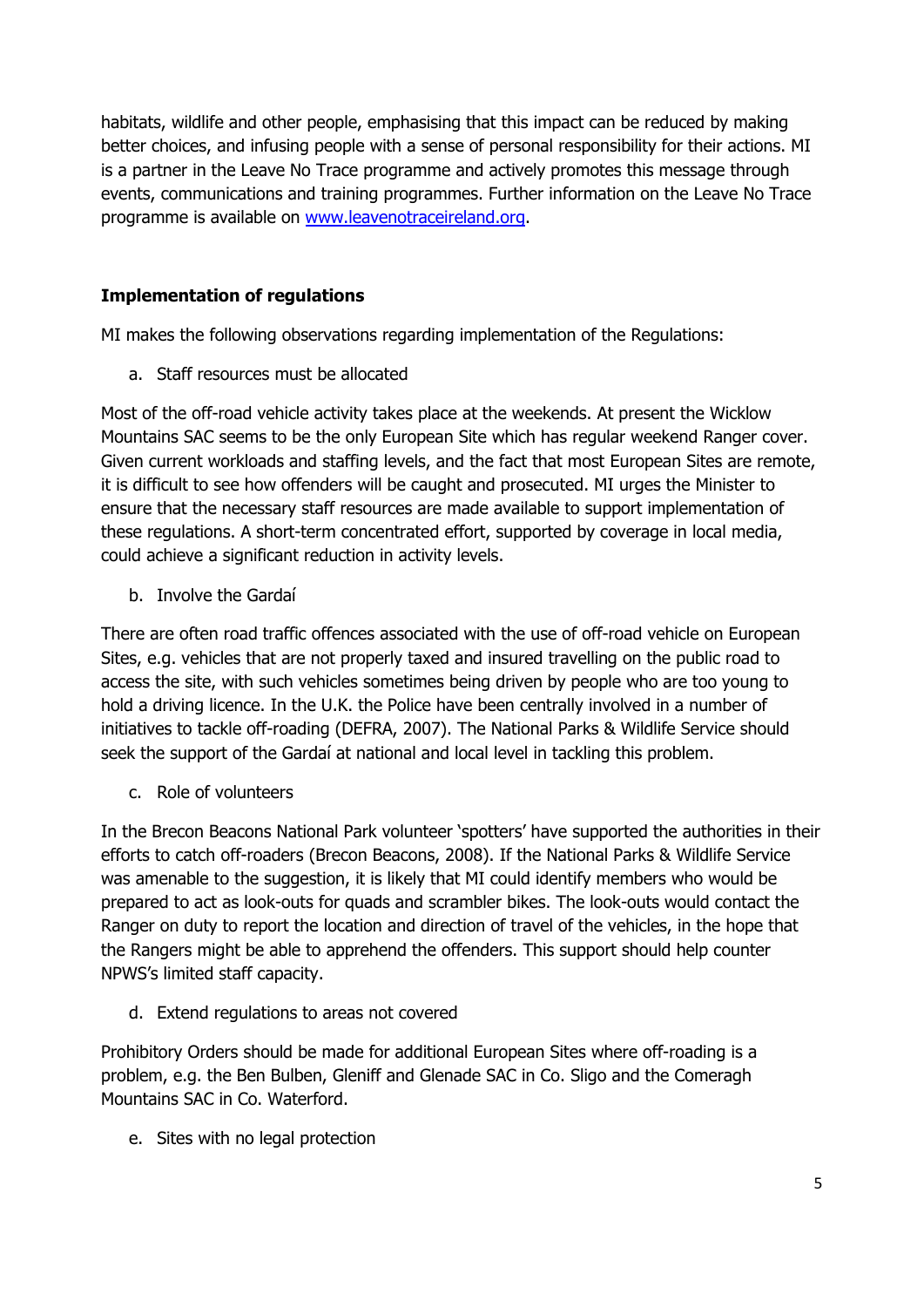It should be noted that many upland areas, with significant landscape and amenity value, but currently without a nature conservation designation, have been damaged by off-road vehicle activity. The Minister is asked to consider how protection could be extended to these areas. Examples include the Knockmealdown Mountains on the Tipperary / Waterford border, Slievenamon in Co. Tipperary, Keadeen Mountain in Co. Wicklow and the Knockalla Hills on the Inishowen Peninsula, Co. Donegal.

### **Conclusions**

The importance of our countryside, including European Sites, for recreation and tourism cannot be understated. MI welcomes the new regulations, and particularly the focus on addressing the ecological damage resulting from the unregulated recreational use of off-road vehicles.

As all recreational activity in European Sites results in some level of environmental impact, MI recommends to the Minister that the wording of Regulations 32(2) and 38(4) be tightened to focus on addressing those recreational activities which have been shown to result in the greatest damage to habitats and wildlife.

MI calls on the Minister to ensure that the necessary resources are available to support implementation of these Regulations and that the co-operation of other public authorities is secured.

The board, staff and membership of MI are fully committed to working in partnership with all relevant stakeholders to ensure that Ireland"s hills, crags, coastal areas and mountains are utilised in a sustainable manner for the benefit of all. MI would welcome the opportunity to discuss this submission with the Minister and his staff, to identify ways in which we could work together to minimise any negative impacts resulting from recreational enjoyment of Ireland"s protected sites and the countryside in general.

### **References**

Brecon Beacons (2008) National Park begins crackdown on illegal off-roaders. [http://www.breconbeacons.org/the-authority/communications-and-media/press-releases/may-](http://www.breconbeacons.org/the-authority/communications-and-media/press-releases/may-2008/national-park-begins-crackdown-on-illegal-off-roaders)[2008/national-park-begins-crackdown-on-illegal-off-roaders](http://www.breconbeacons.org/the-authority/communications-and-media/press-releases/may-2008/national-park-begins-crackdown-on-illegal-off-roaders)

DEFRA (2007) Illegal use of public rights of way and green spaces with public access by mechanically propelled vehicles. Department for Environment, Food & Rural Affairs. Available online at:<http://www.defra.gov.uk/rural/documents/countryside/prow/illegaluse-finalreport.pdf>

Liley D., Lake, S., Underhill-Day, J., Sharp, J., White, J. Hoskin, R. & Cruickshanks, K. (2010). Welsh Seasonality Habitat Vulnerability Review. Footprint Ecology / CCW